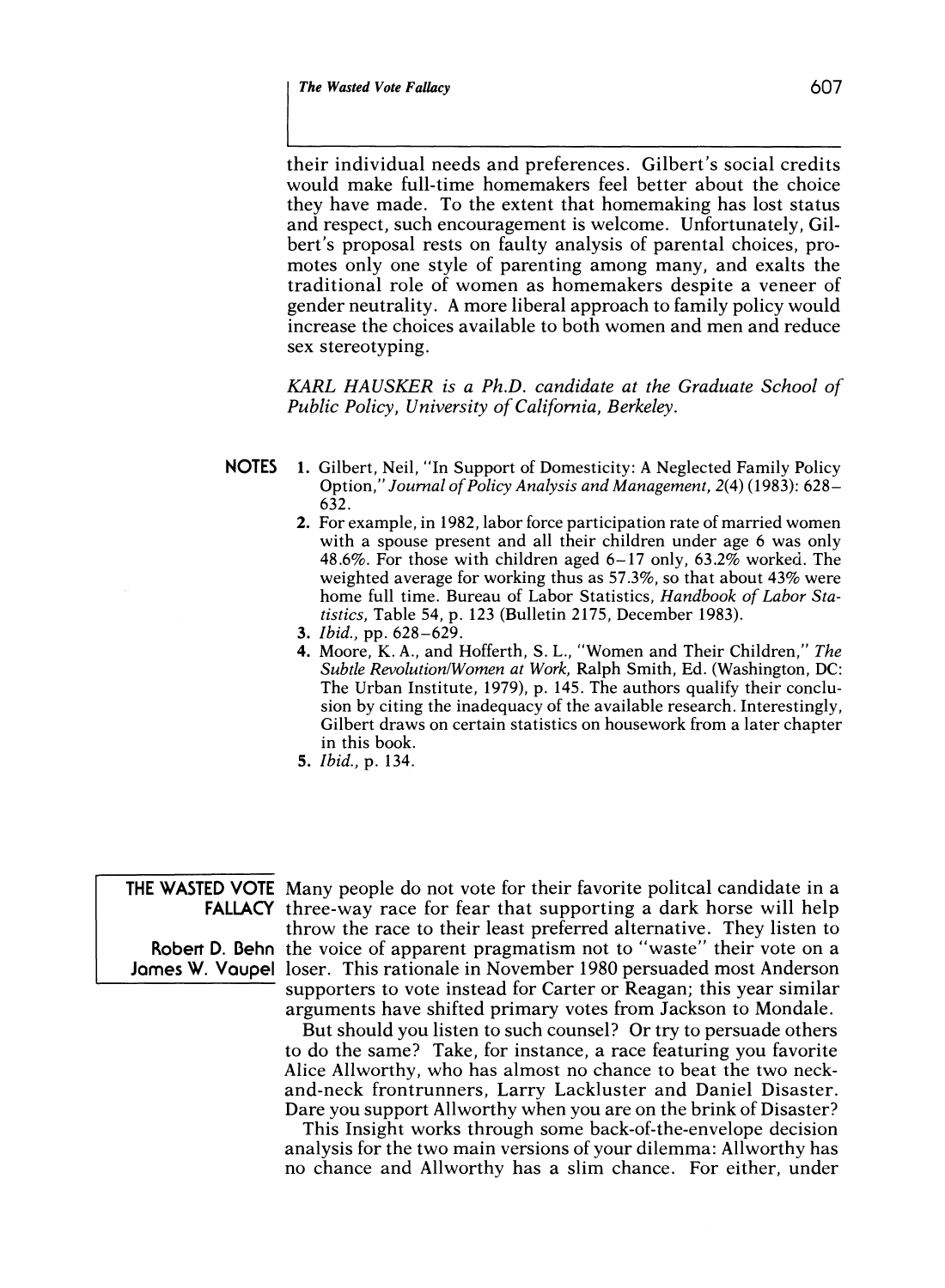**reasonable assumptions, you should stick with Allworthy even if you are an opinion leader or newspaper editorialist and can sway more votes than your own. Only in unusual circumstances should you act strategically to prevent your least favorite outcome. In passing, we hope to show also that decision trees do not have to be complex to be constructive, and that decision analysis can help resolve personal and political dilemmas in addition to business and medical ones.1** 

**Case 1: Allworthy Has Even if Allworthy has no chance of winning the election, you may No Chance wish to support her for a number of reasons. You earn a sense of fulfillment and integrity by backing the best candidate. Every vote for Allworthy sends a message to Washington, the state house, or city hall. Every vote today will enhance the chances of future Allworthies. Moreover, if Allworthy receives enough votes, she may be entitled (in a presidential contest) to financial compensation from the Federal Election Commission. If these are your only considerations you should rally behind Allworthy without a qualm.** 

**But suppose Lackluster and Disaster are running a dead heatand you believe that your support for Lackluster would increase his chances. You want to support Allworthy even in a losing cause, but worry a lot about Disaster. Even your lone vote might possibly matter, and if you are Coretta King, Billy Graham, or David** 



**Figure 1. One formulation of the wasted vote dilemma. The square denotes the decision point, the two circles denote uncertain events, and the four triangles denote outcomes. You believe that if you support Allworthy, Lackluster has a p chance of winning the election, where p might be some number like 47%; under the assumption that Allworthy has no chance of winning, Disaster would**  then have a  $1 - p$  chance of winning-e.g., 53%. You also believe that if you support Lackluster **rather than Allworthy, Lackluster's chances will increase by some probability i, where i might be a number like one in a thousand or one in a million. You would gain some benefit from supporting Allworthy, but you would prefer to see Lackluster elected rather than Disaster.**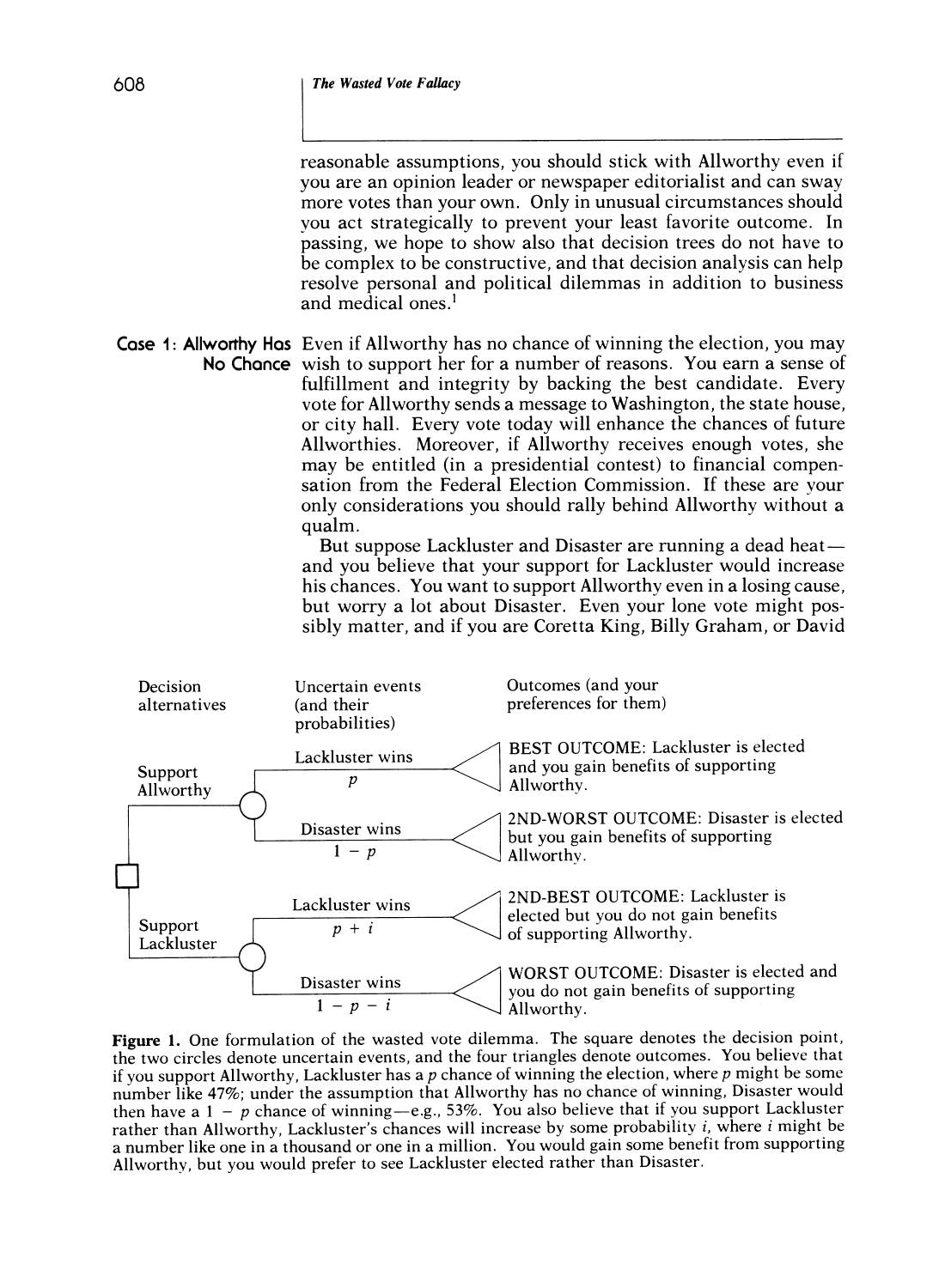**Broder, you might be able to influence thousands of votes. Figure 1 shows your choices and the possible outcomes. One alternative is to support Allworthy; the other, to support Lackluster. In either case, only two outcomes need diagramming, because the assumption is that only Lackluster can beat Disaster.** 

**What do you gain or lose from these outcomes? And how does your action affect them? Supporting Allworthy gains you considerable satisfaction and lets you send a message to the winner (and to other candidates or officials)-regardless of whether Lackluster or Disaster wins. This may be especially important in primaries. On the other hand, supporting Lackluster increases his chances by some small probability, and, perhaps more importantly, correspondingly decreases Disaster's chances. As shown in the figure, the outcomes are better if you support Allworthy, but the probabilities are better if you support Lackluster. Your choice depends on your appraisal of these differences. Unfortunately, the differences are small. This makes thinking about them difficult.** 

**Breaking the problem into its components, as in the decision tree, can help. What the analysis will show is that you should deviate from voting for your favorite only if the election appears to be extremely close.** 

**You might begin your analysis by roughly assessing how much difference your support would have to make before you would support Lackluster. Assume, to be specific, that you think Lackluster, without your support, has a 47% chance of winning the election. Would you support him instead of Allworthy if you could increase his chances by 1%? Suppose you could increase his chances by a mere one in a billion-or by just one in ten thousand? By contemplating a series of such hypothetical questions, you might decide that you would support Lackluster only if you could raise his chances (and decrease Disaster's chances) by at least one in a thousand; otherwise, you would rather support Allworthy and get the certain benefits of showing your true preference.2** 

**Now consider the actual probability that your support would swing the election from Disaster to Lackluster. You can simplify the problem by assuming that Lackluster will win if he garners more than half of the combined Lackluster and Disaster vote. Suppose that opinion polls you trust show a virtual dead heat:**  Your best estimate is that Lackluster will amass  $50 \pm 1\%$  of the **Lackluster-plus-Disaster vote.3 In such a close race, the probability that a presidential election will be determined by an additional x votes for Lackluster is roughly x in a million.**<sup>4</sup> When **buying lottery tickets or avoiding carcinogens, one in a million may be a "large" probability. But here you have decided that anything less than one in a thousand is "small."** 

**The probability that your support will be decisive decreases rapidly as the election becomes less close. For instance, if your best**  guess is that Lackluster will amass  $49.5 \pm 1\%$  of the Lackluster-**Disaster vote, then the probability is cut in half that an additional x votes for Lackluster will decide the election. Unless you can sway many votes in an extraordinarily close election, you should**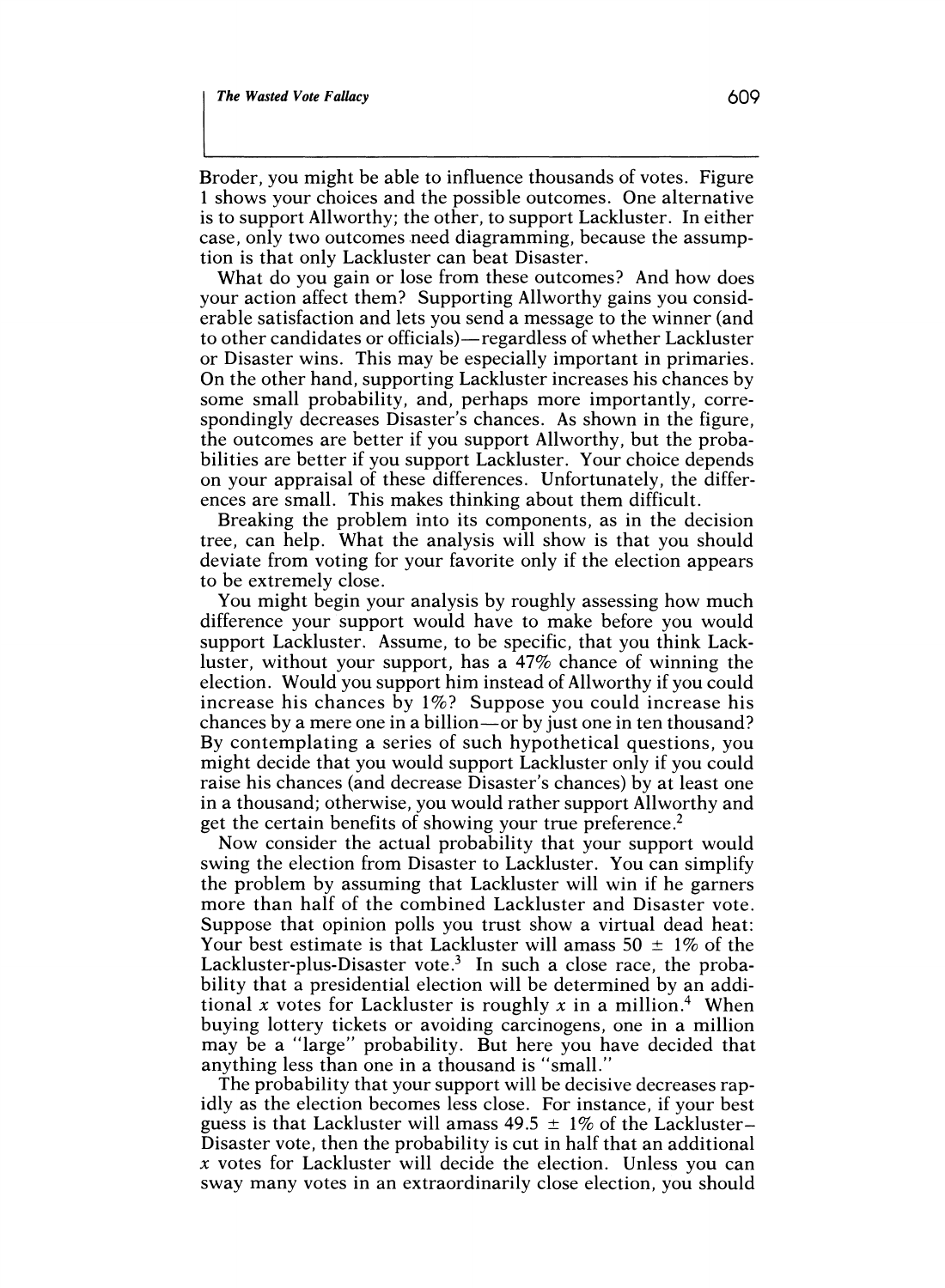

**Figure 2. A second formulation of the wasted vote dilemma. If you support Allworthy, she has a p chance of winning the election and Lackluster has a q chance. If you support Lackluster, Allworthy's chance of winning declines by some small probability d and Lackluster's chance increases by some probability i; d and i do not necessarily have to be equal. Because this formulation of the dilemma ignores any satisfaction you might gain from supporting Allworthy, the best outcome occurs when Allworthy wins, regardless of whether you supported Allworthy or Lackluster. Similarly the worst outcome occurs when Disaster wins. If Lackluster wins, you consider the outcome to be of middling desirability. A preference probability of one is assigned to the best outcome and a preference probability of zero is assigned to the worst outcome. Some value v, between zero and one, is assessed as the preference probability of the interjacent outcome.** 

**clearly use your vote or your influence to support your candidate Allworthy.** 

**Case 2: Allworthy Has What if your favorite has a faint chance of actually winning the a Chance election? If you would have supported Allworthy even if she had no chance of winning, then of course you should stay with your woman if you might help her win-a fortiori, as lawyers say. But suppose all you care about is who wins: The satisfaction and signalling benefits of case 1 are unimportant to you. Should you now listen to advice to vote for your second best?** 

> **This version of your dilemma could be diagrammed as shown in Figure 2. As indicated in the figure, if you support Lackluster rather than Allworthy, the probability that Allworthy will win**  decreases by some small amount from  $p$  to  $p - d$ , and Lackluster's chances increase from  $q$  to  $q + i$ . The value of  $d$  might equal  $i$ , **but not necessarily: Switching your support from Allworthy to Lackluster might hurt Allworthy more than it helps Lackluster, or vice versa. This difference is the key to your decision.**

> **You might, for instance, think that if you supported Allworthy, she would have a 10% chance of winning the election and Lackluster would have a 40% chance. Disaster's chances would then have to be 50%. If, however, you supported Lackluster, you might**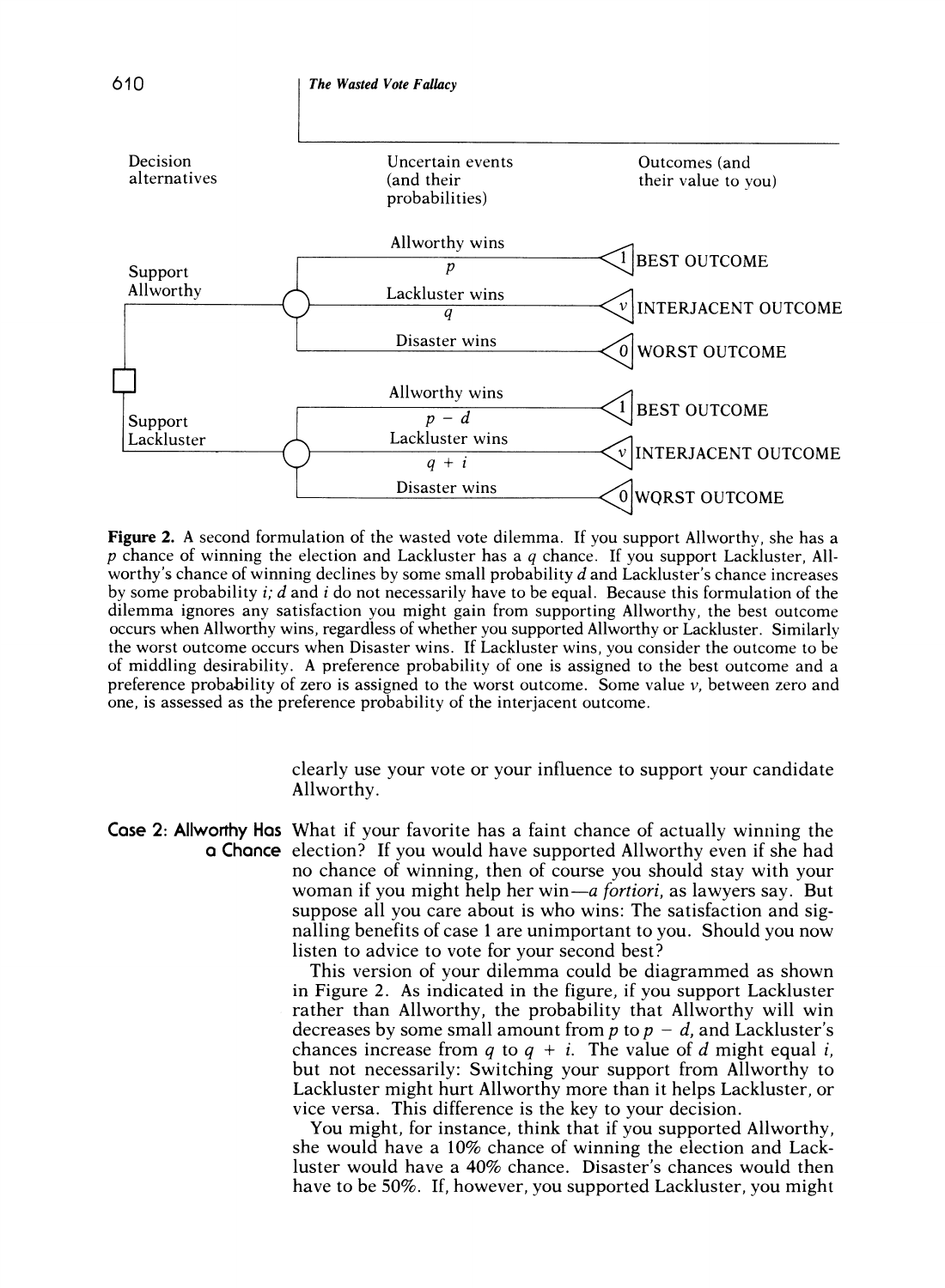**believe that his chances would increase by two in a million and Allworthy's chances would decrease by three in a million: Disaster's chances, as a result, would increase by one in a million.** 

**The values in the triangles represent preference probabilities, sometimes called BRLTs or utilities. The best outcome is assigned a value of one; the worst, a value of zero; and outcomes in between a value of v between zero and one. The value v indicates how desirable the in-between outcome is on the scale from zero to one.5 Thus, a value of v equals to 0.5 would imply that Lackluster is halfway between Disaster and Allworthy in desirability; a value of v of 0.1 would mean that you think that, compared with Allworthy, Lackluster is almost as bad as Disaster.** 

**The overall desirability of supporting Allworthy, taking into account the risk that Lackluster or Disaster might get elected, can be calculated by multiplying the probabilities by the preference**  probabilities and adding up:<sup>6</sup> The value turns out to be  $p + qv$ . The overall desirability of supporting Lackluster is  $p + d +$ **(q + i)v. Supporting Lackluster is preferable if the second of these expressions exceed the first. Simplifying this relationship yields the criterion: Support Lackluster rather than Allworthy only if v**  exceeds *d/i*.

**The criterion is intriguing. Note that it does not depend on Lackluster's chances of winning or on Allworthy's or Disaster's**  either. It depends on two factors: (1) the value of  $v$ , which mea**sures how you rate Lackluster compared with Allworthy and Disaster, and (2) the ratio of d to i, which measures how much your support would matter to Allworthy compared with Lackluster. Because v has to be less than one, it is clear that you should definitely support Allworthy if you think your support means more to her than it does to Lackluster. If you think v is about 0.5, i.e., that Lackluster is roughly halfway between Disaster and Allworthy in desirability, then you should only switch from Allworthy to Lackluster if you think you will increase Lackluster's chances of winning by at least twice as much as you decrease Allworthy's chances.** 

**On reflection, the criterion may become commonsensible and thus more plausible: Analysis is often most useful in the crucial role of midwife to intuition. The criterion essentially says that if you can help your favorite candidate more than you can help the second-best candidate, you should certainly do so-even if your favorite does not have much chance of winning. And even if you could help the second-best candidate more than you could help your favorite, you should do so only if you can help him much**  more—and if he is better than mediocre. What is critical is not **the probability of the outcomes, but how much difference you can make at the margin.** 

**Any number of complications could be added to these bareboned analyses, but to little purpose. The details of a voting decision will change depending on who the candidates are, what office they are running for, who is likely to win, how much your support can alter each one's chances, and what your tastes and opinions are. The essence of most three-candidate dilemmas is,**